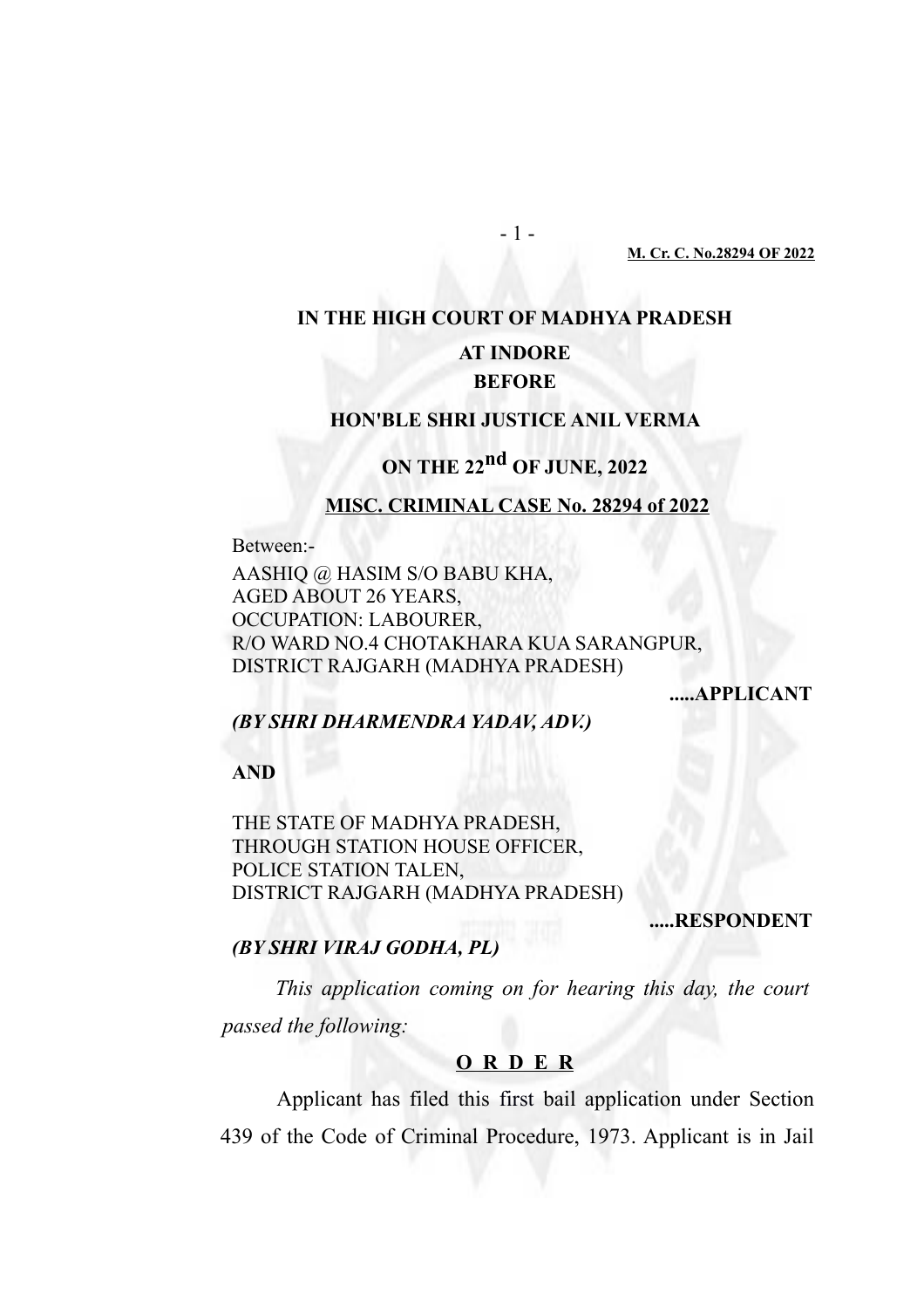#### **M. Cr. C. No.28294 OF 2022**

since 24/02/2022 in connection with Crime No.75/2022 registered at Police Station – Talen, District Rajgarh (M.P.) for commission of offence punishable under Section 8/20 of Narcotics Drugs and Psychotropic Substances Act, 1985.

As per the prosecution story, on 23/02/2022 police received a discrete information from the informant. Act upon the said information, police party reached on the spot and intercepted the present applicant and recovered 15.400 Kilogram *Ganja* from his possession. Accordingly a case has been registered against the applicant.

Learned counsel for the applicant submits that applicant is innocent and he has been falsely implicated in this matter. Applicant is in custody since 24/02/2022. The seized quantity of contraband is below than the commercial quantity. Applicant has no past criminal record and he is the permanent resident of Rajgarh district. Final conclusion of trial will take considerable long time. Hence, he prays that applicant be released on bail.

*Per-contra,* learned counsel for the respondent/State opposes the bail application and prays for its rejection. However, he fairly submits that the applicant has no criminal antecedent.

 Perused the case diary as well as the impugned order of the Court below.

Considering all the facts and circumstances of the case,